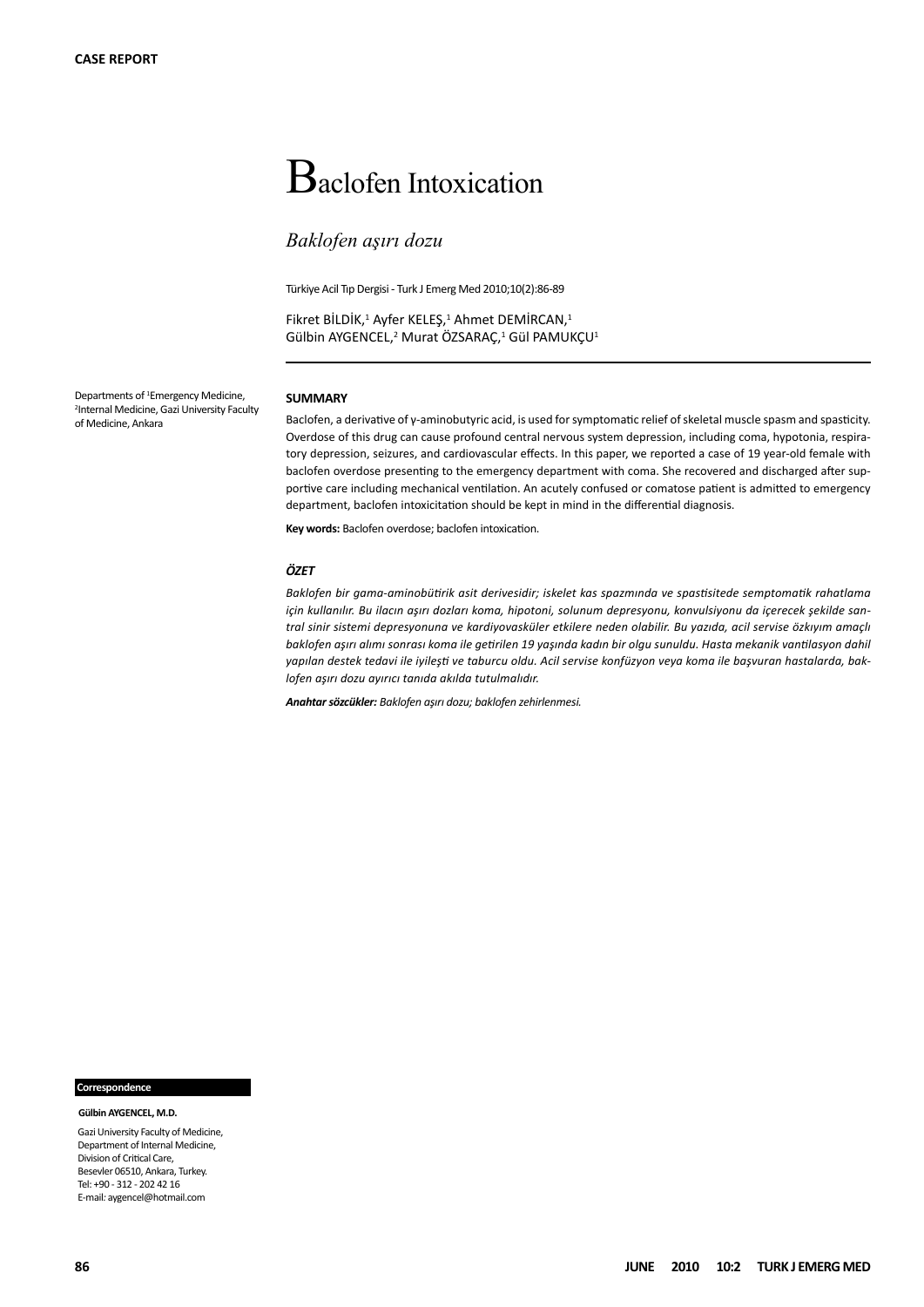## **Introduction**

Baclofen, a derivative of γ-aminobutyric acid, is used for symptomatic relief of skeletal muscle spasm and spasticity, particularly in patients with multiple sclerosis. Although its exact mechanism is not fully understood, its main effects at the spinal end of upper motor neurons are thought to cause muscle relaxation.[1]

The recommended maximum dose is 80 mg per day in adults; 60 mg per day in children  $\geq 8$  years of age. Adverse effects of baclofen at usual doses include drowsiness, headache, dizziness, and occasionally, orthostatic hypotension. Intentional or accidental overdose of this drug can cause profound central nervous system depression, including coma, hypotonia, respiratory depression, seizures, and cardiovascular effects such as bradycardia.<sup>[2]</sup> We describe a patient with baclofen overdose presenting to the emergency department with coma.

### **Case Report**

A 19-year-old female was brought to the emergency department after she was found unresponsive at home. On admission she was comatose, with a Glasgow Coma Score of 5. Her blood pressure was 130/90 mmHg, with a regular heart rate of 106 beats/min and a respiratory rate of 30 shallow breaths/min and oxygen saturation 88% in room air. She was afebrile (36.9°C) and had no external signs suggestive of head injury or tongue biting. Her pupils were fixed dilated with no response to light. Her extremities were flaccid, with no spontaneous movement. The deep tendon reflexes were absent. Cardiovascular, respiratory, and abdominal examinations were normal. Her past medical history was unremarkable.

In the emergency room she received dextrose (25 gr iv), naloxone (2 mg iv), thiamine (100 mg iv), with no improvement. She was intubated, ventilated and transferred to medical intensive care unit (ICU).

During the medical ICU course, the initial investigation revealed a sinus tachycardia without ST segment and T wave abnormality and normal chest radiogram. Her blood profile showed no abnormality except mild leukocytosis  $(14.3x10<sup>3</sup>$  cells/mm<sup>3</sup>). Sodium, potassium, urea, creatinine, glucose, calcium, liver enzymes, creatinine phosphokinase and coagulation profile were normal. Arterial blood gases taken immediately after intubation showed a pH: 7.36, pCO<sub>2</sub>: 37.3 mmHg, pO<sub>2</sub>: 59.4 mmHg, HCO<sub>3</sub>: 20.8 mmol/L. Toxicology screen was negative for salicylates, paracetamol, benzodiazepines, tricyclic antidepressants, cocaine, opiates, and alcohol. Computed tomography of the head was normal. Electroencephalography showed a burst suppression pattern without reactivity to stimulation.

Over the following 2 days, the patient had a dramatic improvement in consciousness. She became alert, awake with her eyes opened and able to follow commands. She was extubated about 12 hours after regaining consciousness. On interview she revealed that she had taken 20 baclofen tablets (10 mg) with suicidal intention. She also told that her mother was taking baclofen due to multiple sclerosis. She was dicharged with excellent neurological functions on day 6.

# **Discussion**

Baclofen, a lipophilic analogue of the naturally occurring neurotransmitter gamma-aminobutyric acid (GABA), is the drug of choice for treatment of spasticity from spinal cord lesions and multiple sclerosis.[1]

The pharmacokinetics of baclofen at therapeutic doses has been well studied. It is readily absorbed from the gastrointestinal tract, with peak serum concentrations reached in 2 hours. It is 30% plasma protein-bound. Therapeutic serum concentrations range from 0.08 to 0.4 μg/mL. Elimination half-life after therapeutic use follows first-order kinetics, with half-life ranging from 2 to 6 hours (mean 3.5 hours). Eighty-five percent is excreted unchanged in the urine and the remaining 15% is deaminated to β-(ρ-chlorophenyl)-gamma-hydroxybutyric acid in the liver and excreted in the stool.[3] When taken as prescribed, baclofen has very few side effects, and serious adverse effects are rare. The most common side effects reported include transient drowsiness, dizziness, weakness, and mental confusion.[2]

Signs of toxicity have been reported after ingestion of as little as 100 mg of baclofen. Baclofen toxicity has been reported after intrathecal and oral administration including iatrogenic, suicidal, and recreational administration. [4] The clinical manifestations are a consequence of an exaggeration of its muscle relaxing effects and of direct central nervous system depression, possibly by stimulation of GABA B receptors in the spinal cord, brainstem and hippocampus. These effects are potentiated by other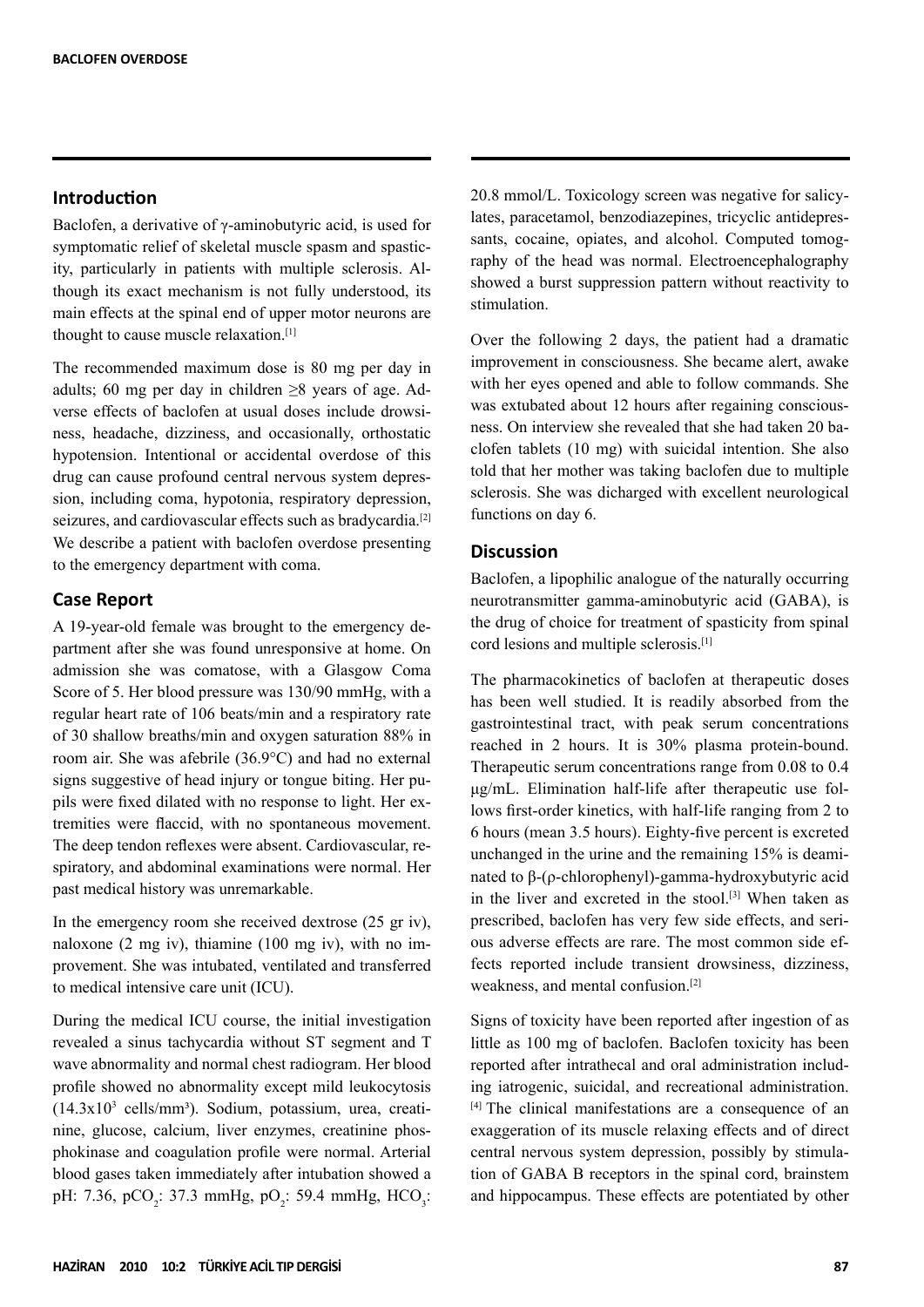CNS depressants, for example, alcohol.<sup>[5]</sup> Adverse effects of baclofen overdose are well defined in the literature, and include somnolence, coma, seizures, encephalopathy, respiratory depression, flaccidity, hyporeflexia, and cardiac conduction abnormalities.[2,6] Autonomic disturbances are also frequent but inconsistent; patients may have either bradycardia or tachycardia, hypotension or hypertension, and miosis or mydriasis. Seizures are generally brief, tonic-clonic, and respond rapidly to pharmacologic intervention. Reported cardiac effects have included prolonged QTc, first-degree heart block, premature atrial contractions, and supraventricular tachycardia.[7]

Baclofen toxicity is a clinical diagnosis; measuring plasma levels is not always possible, and results can be misleading. The half-life is 3.5 hours in therapeutic use but a serum half-life of up to 34 hours has been estimated after overdose. Animal experiments with radiolabeled baclofen indicate that concentrations in nerve tissue and brain are lower than in blood, but the apparent elimination rate of 24 hours from nerve tissue is much slower. This might explain why prolonged periods of unconsciousness have been reported, even when the plasma concentrations of baclofen were within therapeutic range.[8]

Treatment consists of symptomatic and supportive care, intravenous fluids, inotropes, and mechanical ventilation if necessary. In the event of seizures, diazepam or phenytoin was recommended. Physostigmine, which may antagonize the benzodiazepine-induced anticholinergic syndrome, has been suggested to reverse baclofen toxicity. However, reports suggest that this therapy is not always effective and may produce adverse effects, including bradycardia and increased airway secretions.

Physostigmine has been recommended by some authors after intrathecal overdose, although others have not demonstrated benefit from administration of physostigmine. It has also been reported that flumazenil, a specific benzodiazepine antagonist, may counteract the central neuronal inhibitory effects of baclofen without interfering with its muscle relaxant properties. Again, this has not been confirmed in other case reports. In another case presentation, it was reported that Ondansentron, which is known as a 5-HT3 receptor antagonist and used as an antiemetic, becomes effective when used in cases of baclofen overdose. Yet its mechanism is unclear and it has not been suggested for routine usage. In a few case reports, it was proved that hemodialysis becomes effective in eliminating baclofen from blood.[9-12] Most patients recover with supportive care alone. However, fatalities have been reported.[13]

In our case, the patient appeared to present in the classic manner associated with baclofen overdose. The amount of baclofen the patient had ingested was 200 mg. This amount is regarded in some studies as the limit value for serious toxic effects.[8] She recovered after supportive care including mechanical ventilation. Since coma may occur rapidly after baclofen overdose and the respiratory depression may be exacerbated, primary concern in the treatment of such ingestions should be placed on maintenance of an airway and respiratory support. Although our patient remained hemodinamically stable, the experience of others demonstrates that both conduction defects and rhythm disturbances can occur and warrant close observation in the acute baclofen overdose.

#### **Conclusion**

Emergency physcians should consider baclofen overdose in patiens presenting with acute loss of consciousness, flaccidity and hyporeflexia even in the absence of history about suicidal ingestion. Since routine toxicology screening does not include baclofen, diagnosis is made only by obtaining detailed history. The prognosis is good if full supportive care is administered properly.

#### **References**

- 1. Burris AS. Overdose with baclofen. *South Med J* 1986;79:81-  $\mathfrak{D}$
- 2. Ghose K, Holmes KM, Matthewson K. Complications of baclofen overdosage. *Postgrad Med J* 1980;56:865-7.
- 3. Gerkin R, Curry SC, Vance MV, Sankowski PW, Meinhart RD. First-order elimination kinetics following baclofen overdose. *Ann Emerg Med* 1986;15:843-6.
- 4. Cooper DJ, Bergman J. Massive baclofen overdose. *Crit Care Resusc* 2000;2:195-7.
- 5. VanDierendonk DR, Dire DJ. Baclofen and ethanol ingestion: a case report. *J Emerg Med* 1999;17:989-93.
- 6. Perry HE, Wright RO, Shannon MW, Woolf AD. Baclofen overdose: drug experimentation in a group of adolescents. *Pediatrics* 1998;101:1045-8.
- 7. Nugent S, Katz MD, Little TE. Baclofen overdose with cardiac conduction abnormalities: case report and review of the literature. *J Toxicol Clin Toxicol* 1986;24:321-8.
- 8. Leung NY, Whyte IM, Isbister GK. Baclofen overdose: defining the spectrum of toxicity. *Emerg Med Australas* 2006;18:77-82.
- 9. Müller-Schwefe G, Penn RD. Physostigmine in the treatment of intrathecal baclofen overdose. Report of three cases. *J Neurosurg* 1989;71:273-5.